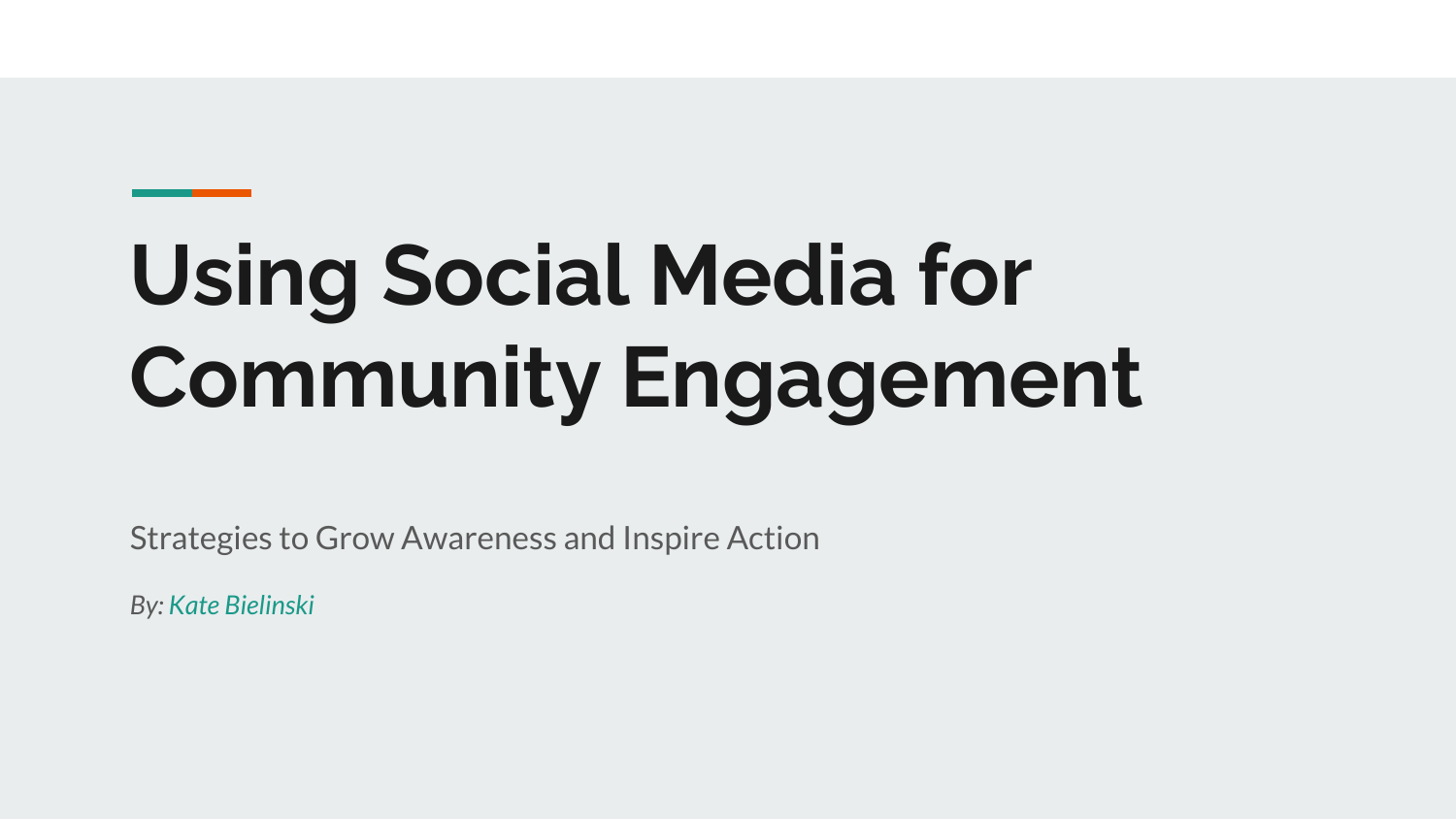

of Fortune 500 companies rely on social media.

Social media platforms such as Instagram, Facebook, TikTok, YouTube and Pinterest offer countless ways for brands to connect with customers (both old and new).

*www.entrepreneur.com*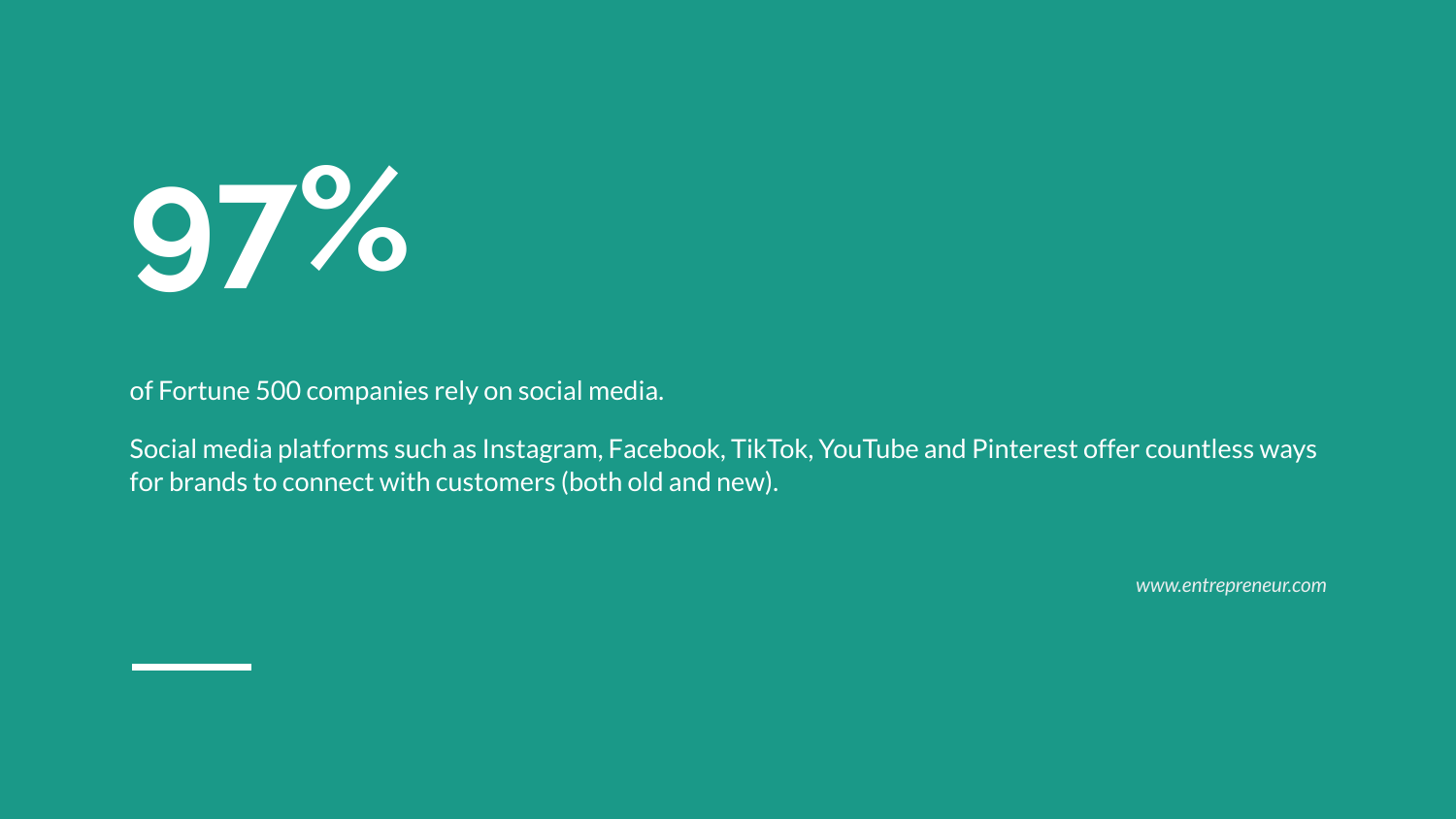**Social media is no longer just millennials sharing pictures of their brunch.**

Average time users spend on social media per day: **144 minutes**

Social media participation by generation: Millennials: **90.4%**; Gen X: **77.5%**; Baby Boomers: **48.2%**

The likelihood that consumers would recommend a brand on social media to others: **71%**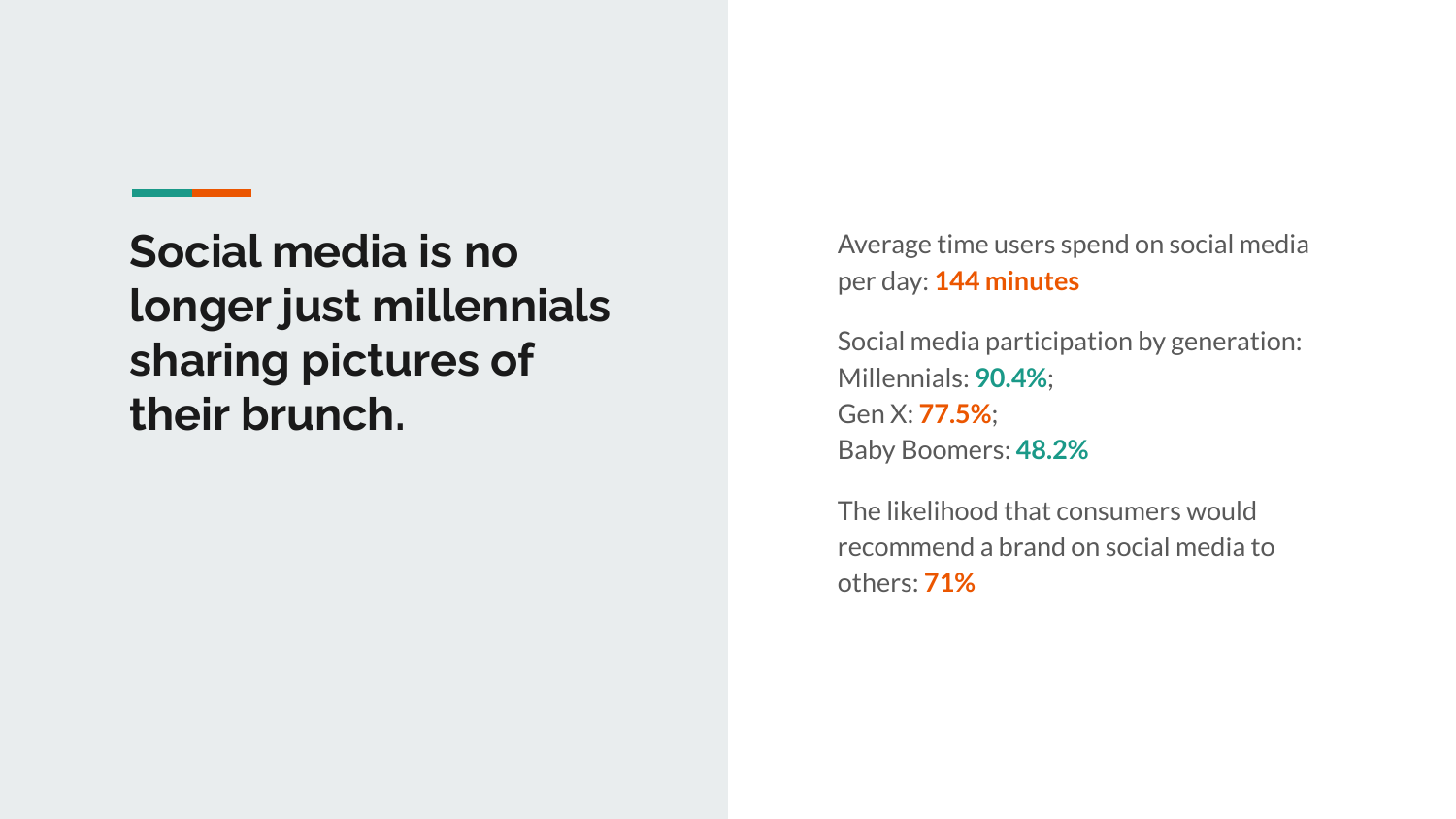#### **Why is Social Media So Important**

- Connects people
- Makes it easier to share ideas
- Allows you to have conversations
- Builds relationships (and trust)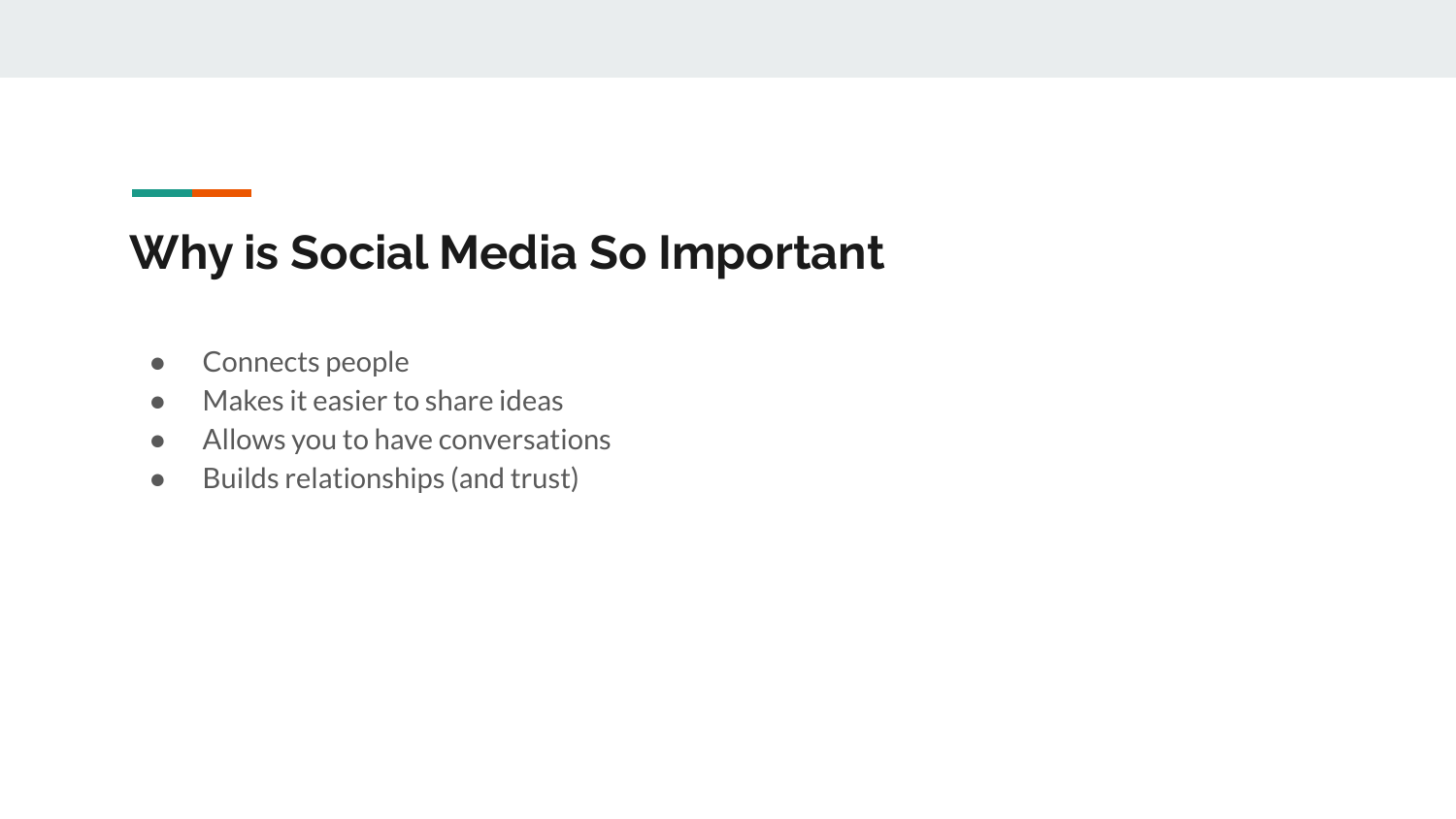## **Building Your Foundation**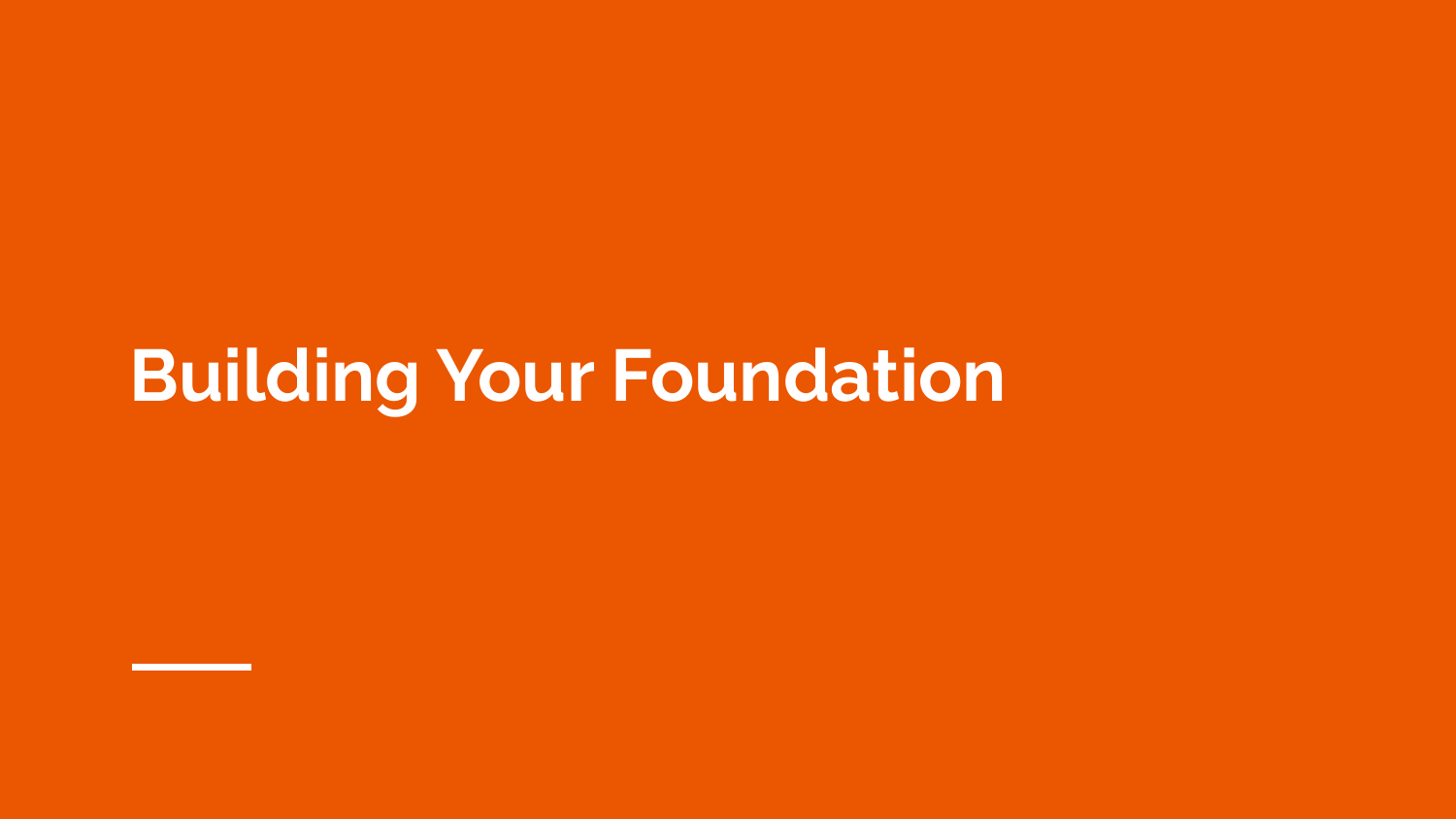### **1. Choose the social media platform that's right for you**

(start with 2 to keep it simple)

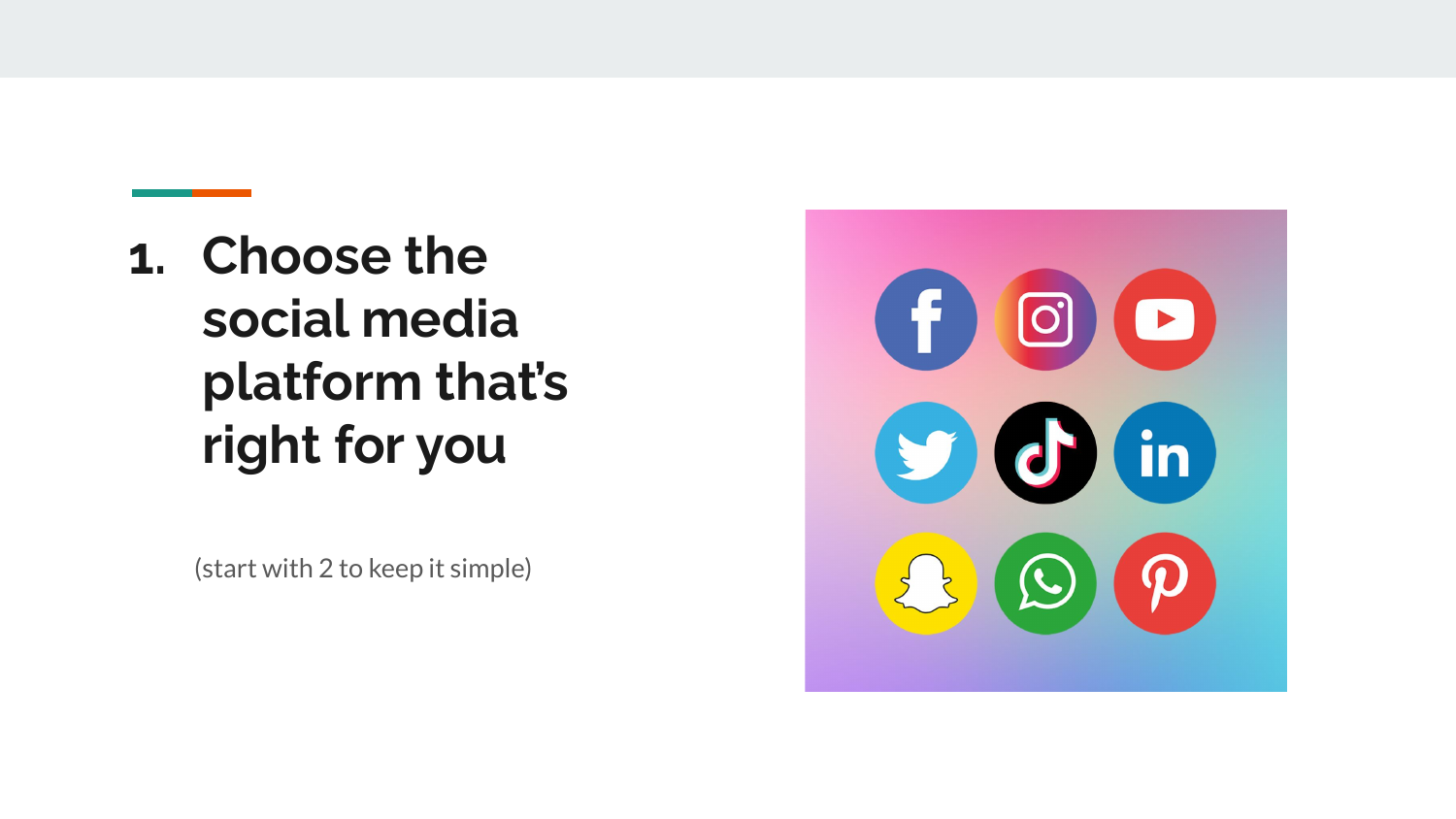#### **Determine your 2.content pillars**

(what do you talk about)

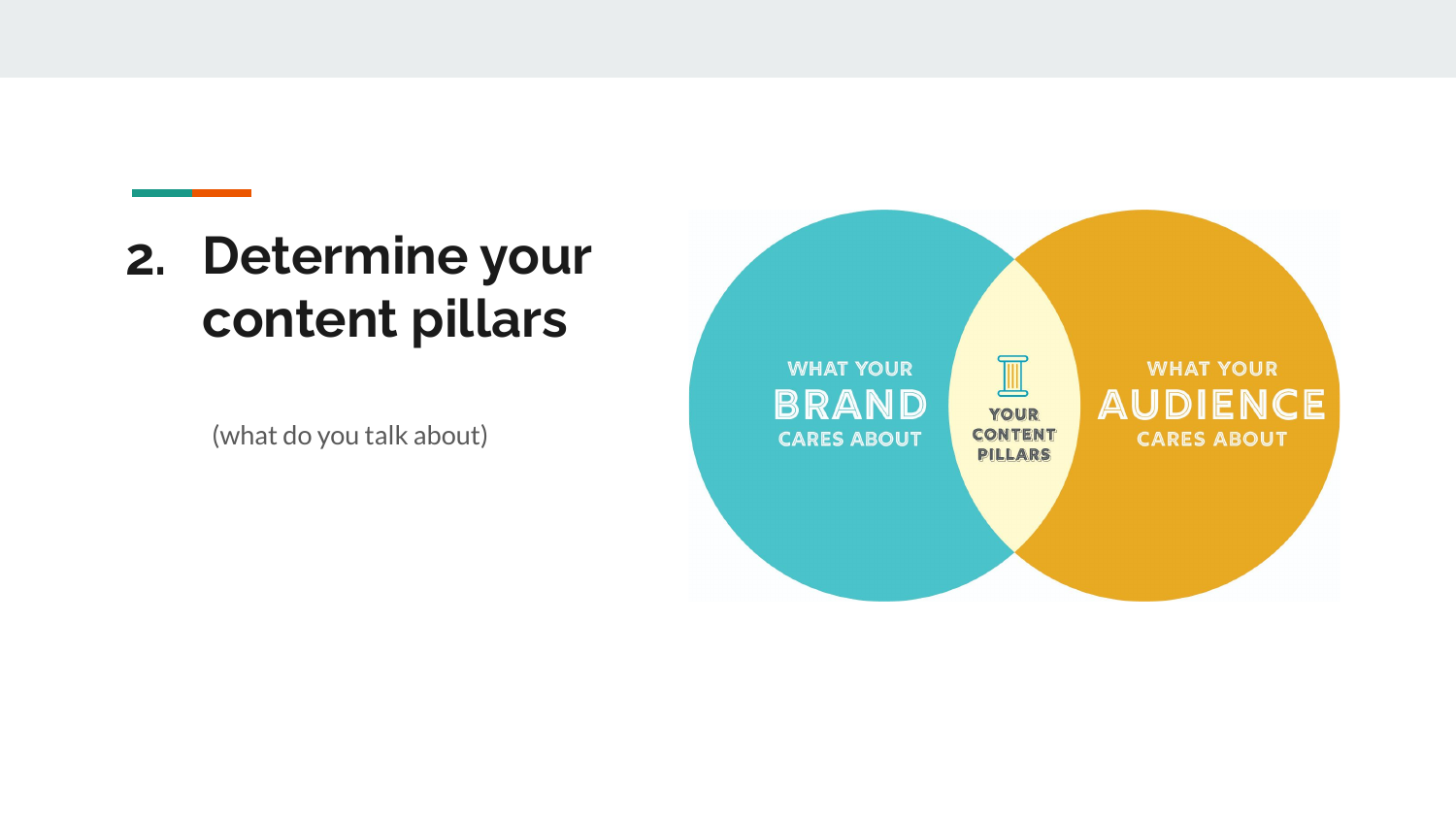

Mind Mapping Example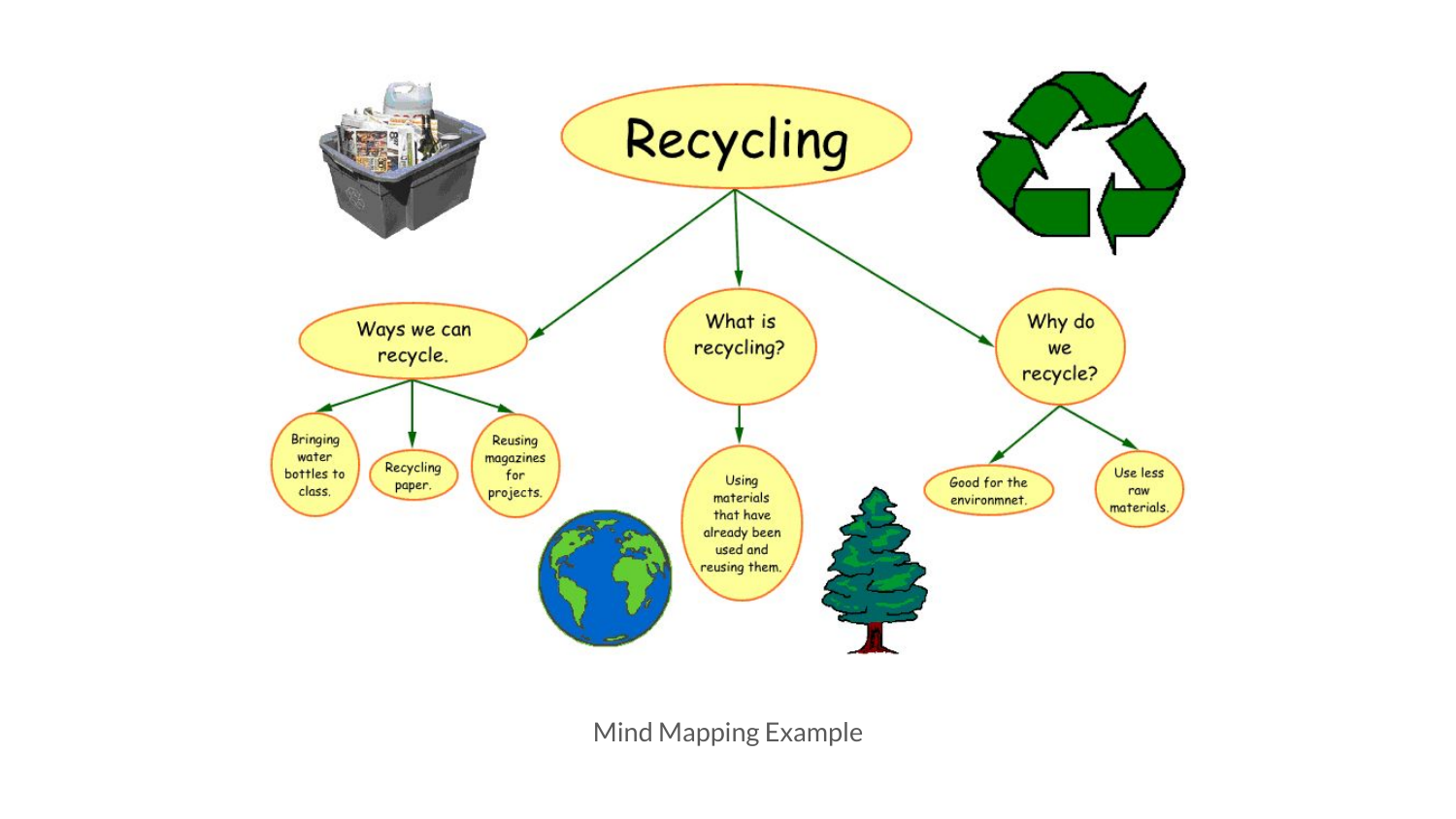### **Build out your 3.social profile**

(before you invite friends or start being active)

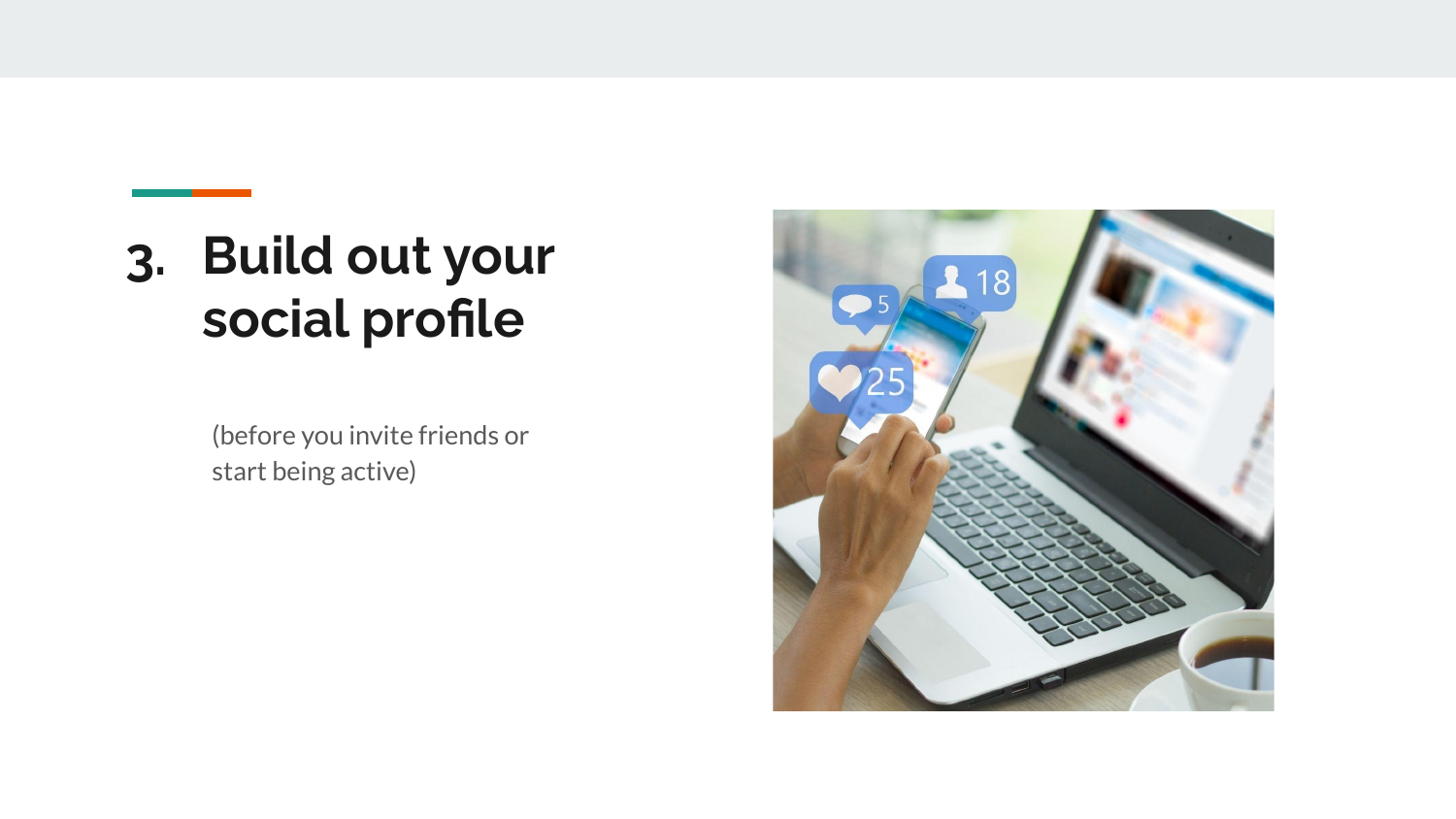**Don't let vanity metrics discourage you.**

#### **Focus on reach and engagement, not just followers.**



maine recycles

 $\cdots$ 



**Maine Recycles** 

 $\overline{\left( \right. }%$ 

Celebrating sustainability in Maine Refuse - Reduce - Reuse - Repair - Recycle  $\sqrt{1}$  Get tips, resources, and event updates: www.mainerecycles.org/

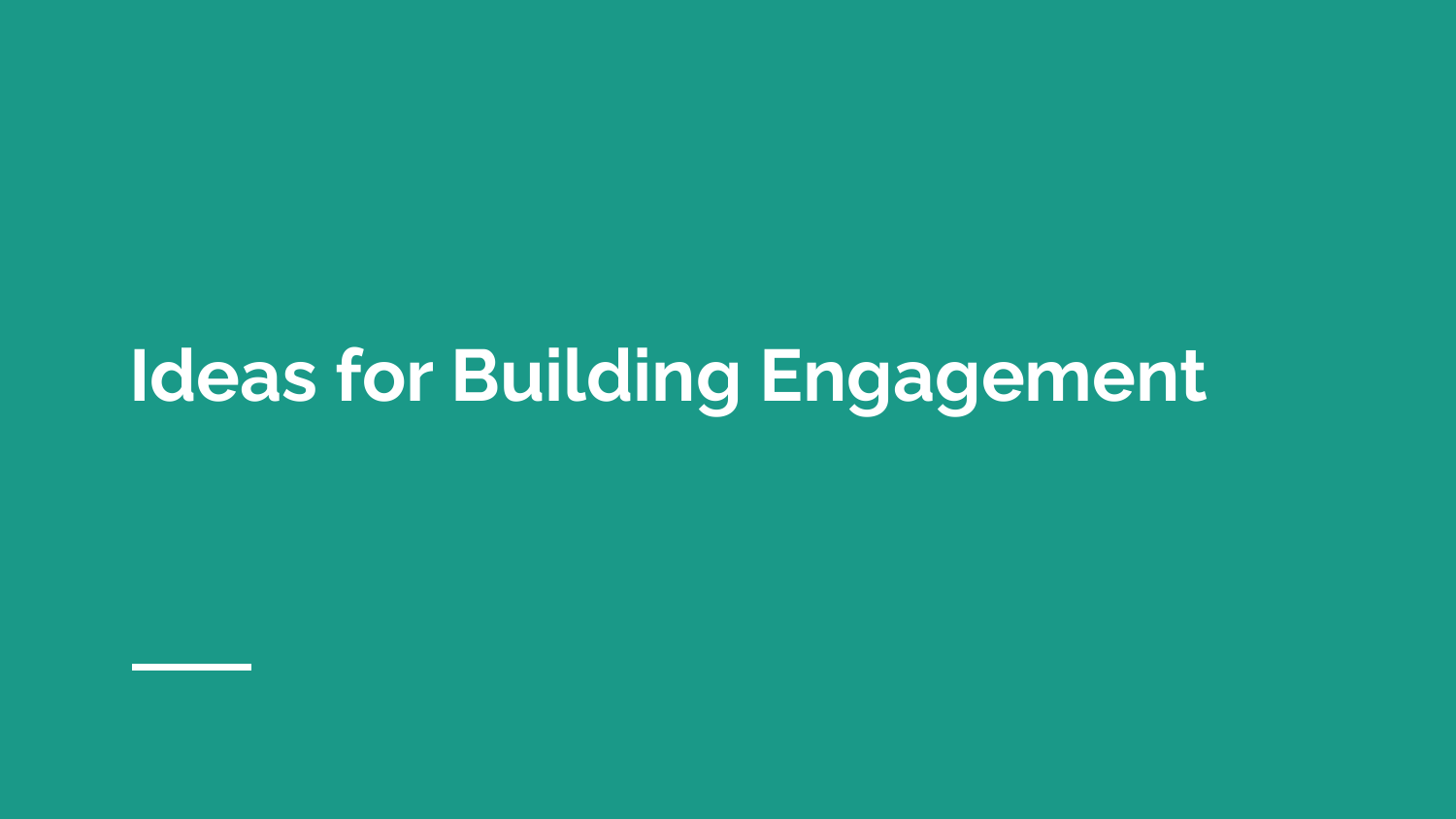#### **Host a Contest:**

- Do a giveaway and ask people to like, comment, or share your post for entries
- Hosting an event? Have users share photos from the event and tag your business for a chance to win a prize before the event concludes
- Caption this! Post a funny or thought provoking photo and ask people to caption the shot
- Ask people to shoot and share photos or videos using your brand or supporting your cause in their everyday life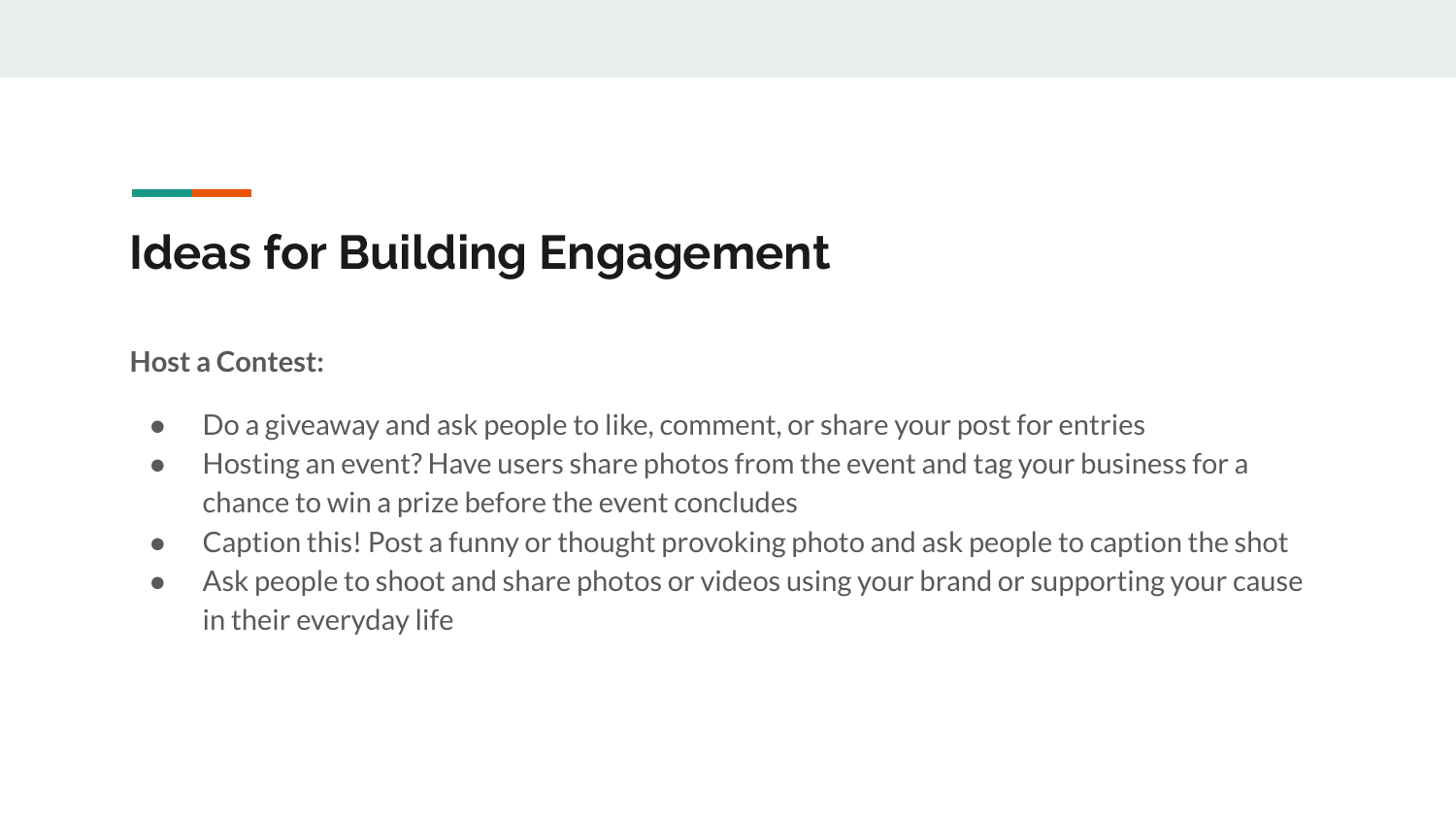**Have a Weekly "Event"**

- Share content on a schedule (weekly blog or podcast)
- Use popular hashtags to your advantage (#tbt or #motivationmonday) sharing weekly content relevant to your business and the hashtag
- Create a weekly "tip" series

**Feature Staff or Members of the Community**

- Great to do at least once a month
- Share something that a member of your community recently accomplished
- Highlight your staff/team members
- $\bullet$  Shoutout users who shared a valuable comment or questions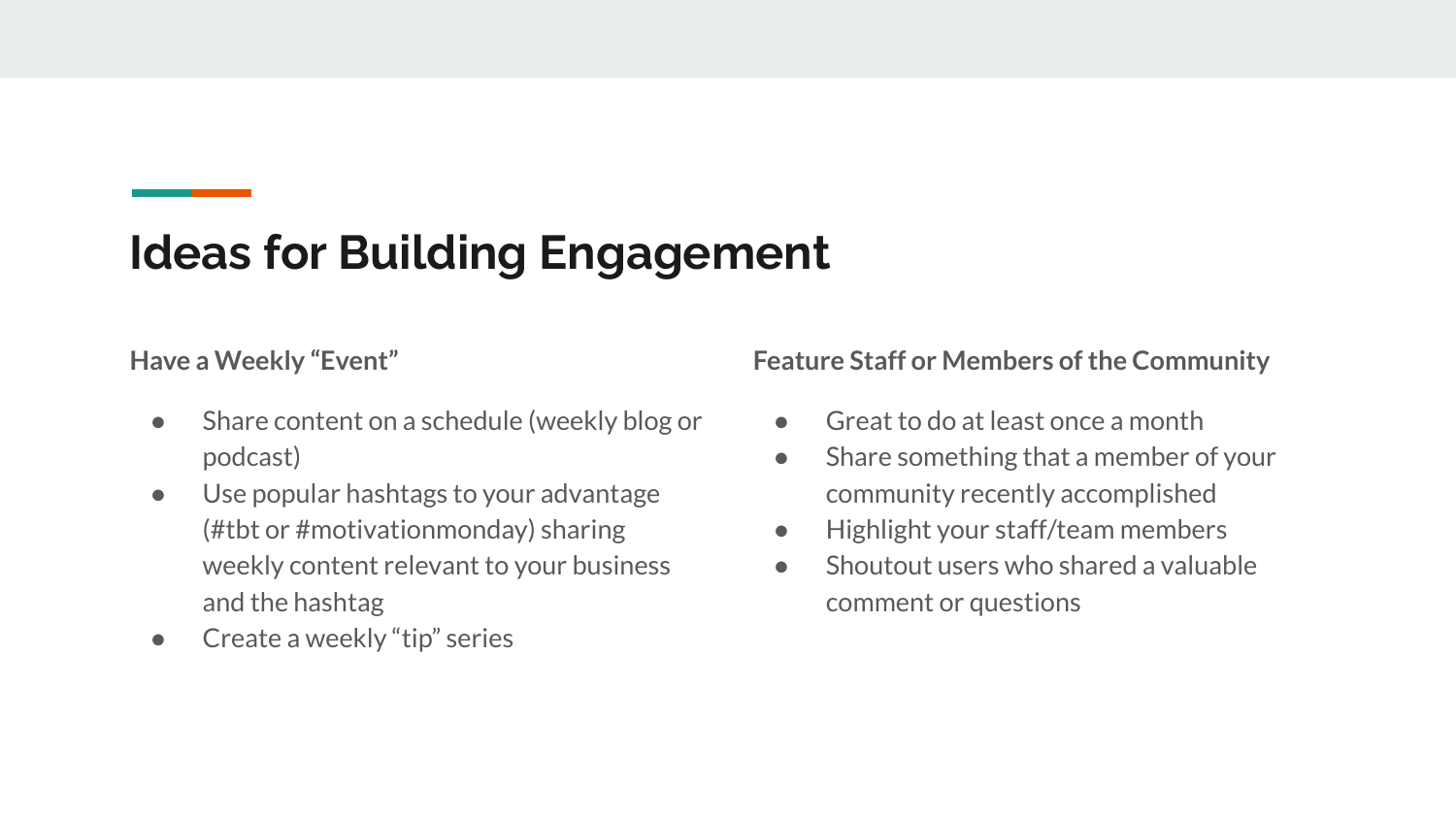**Utilize Video Trends or "Go Live"**

- Live Stream videos are a great way to get more push from the algorithm and build relationships with your audience
- Use video for a "behind the scenes" look or to "put a face to the name"
- Video trends are worth following/trying
- Start slow if you feel overwhelmed, but start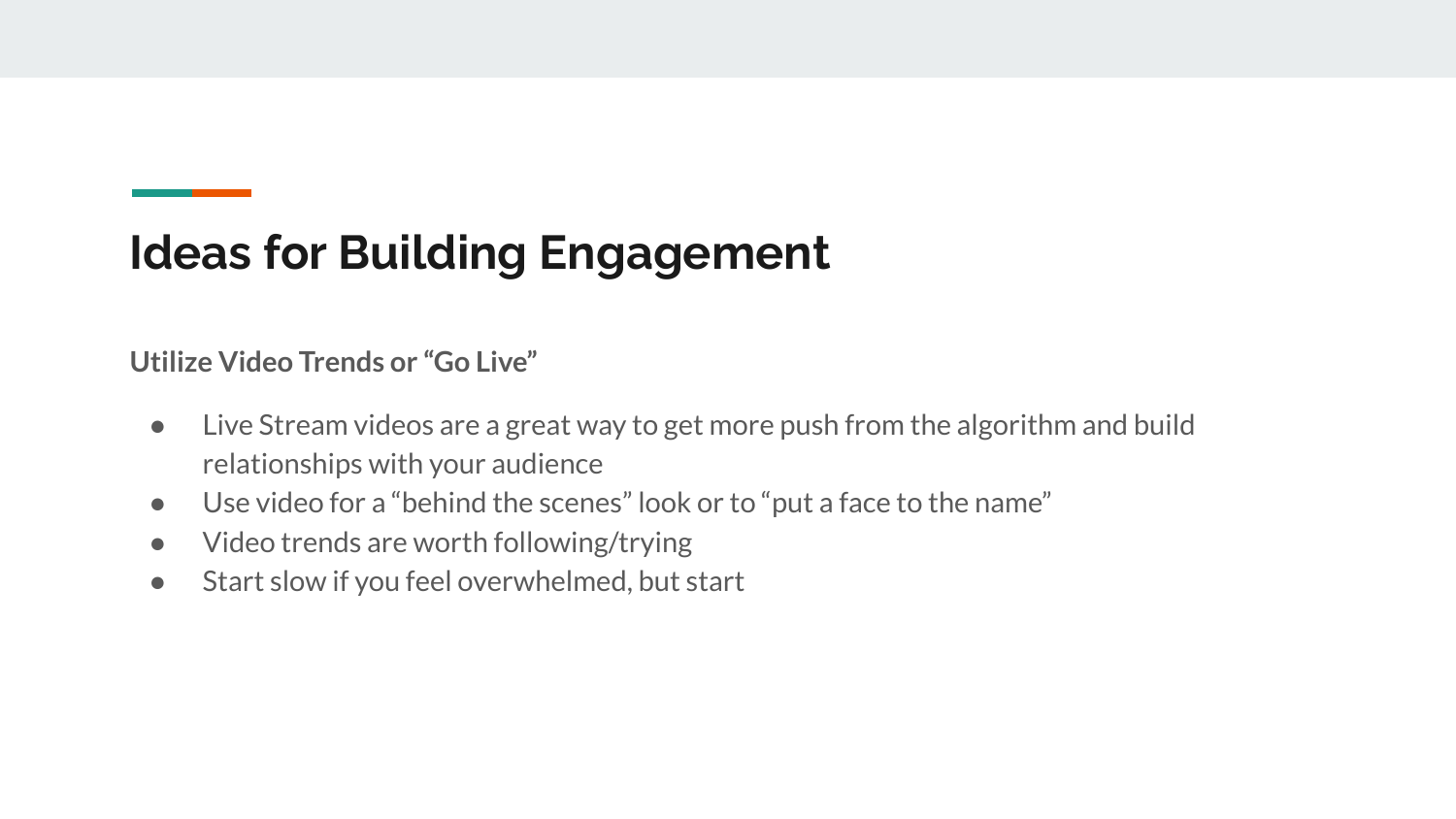#### **Ask Questions**

- People like to share opinions, especially online, but most prefer to be asked
- "What do you think  $\ldots$ "
- "Have you tried this?"

**Ask For Honest Feedback**

- Get feedback on your event, business, products, etc
- Learn how your audience feels about current events, trends
- Engagement + Market Research

End posts, videos, and stories with a call to action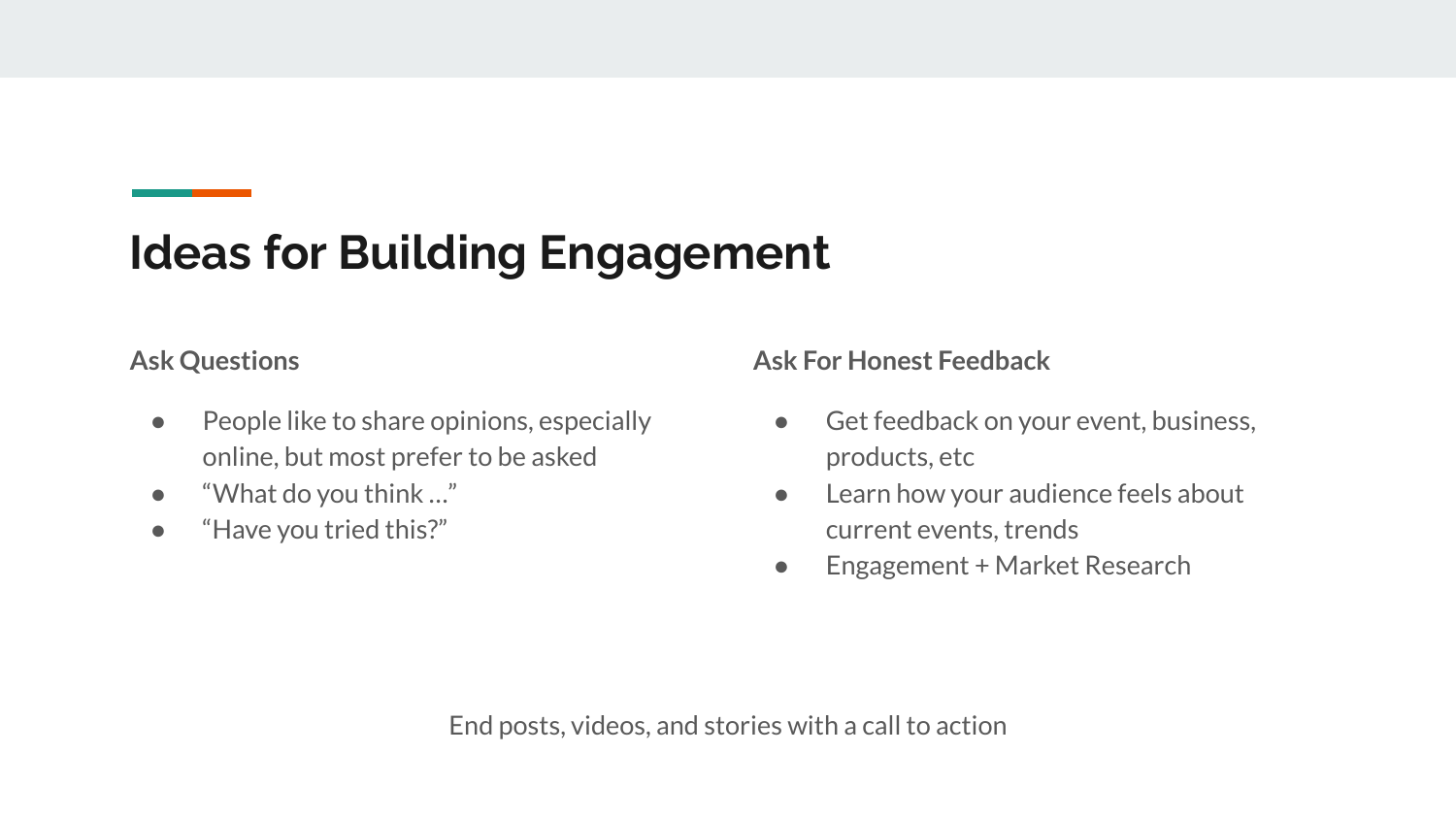**Start Conversations**

- Get to know your online community
- Be responsive to comments
- \$1.80 Strategy (or similar)

**Seek Out User Generated Content**

- Share content relevant to your business from other users
- Ask users to post and tag you to make it easier to find (@ or #)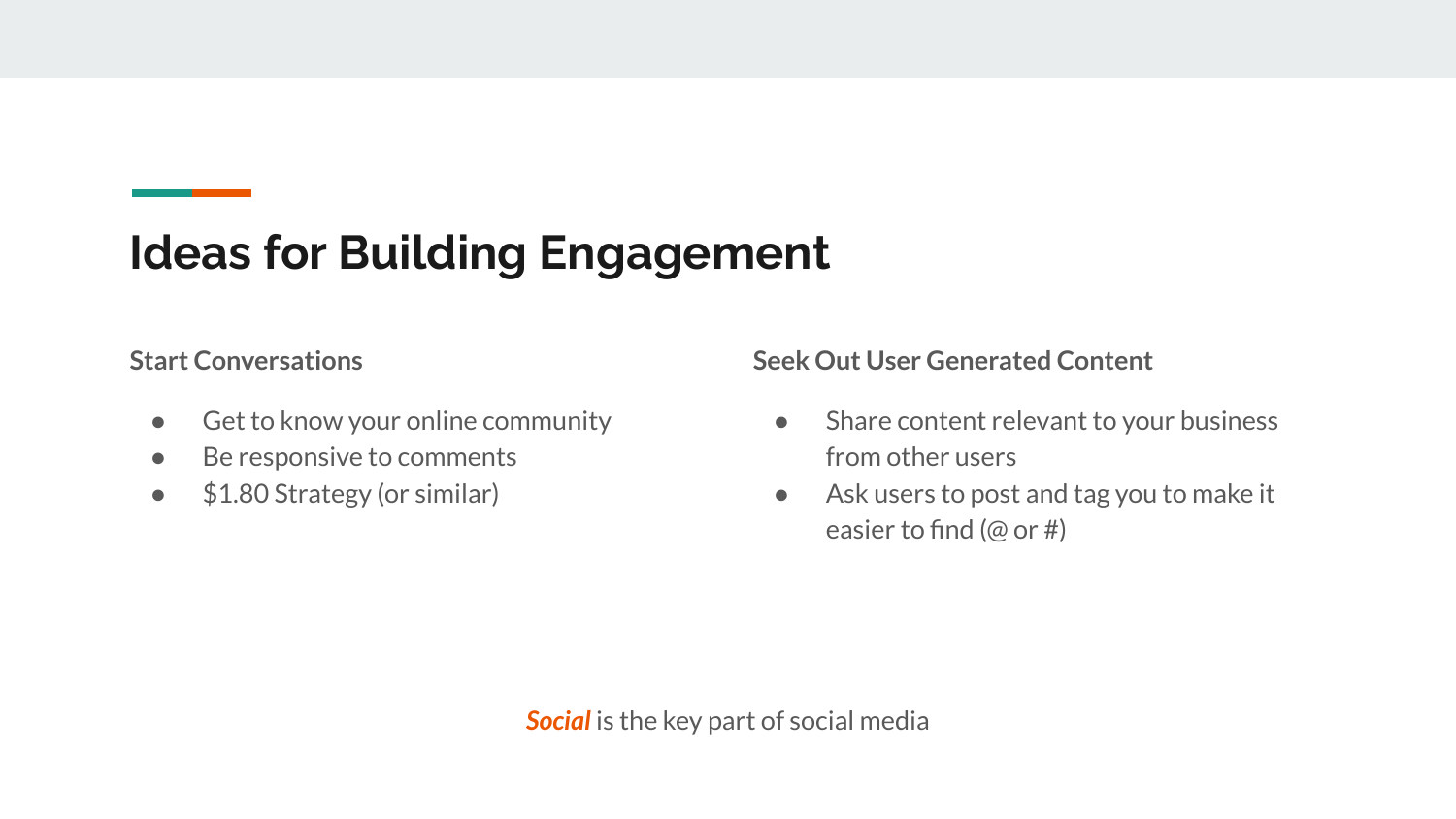#### **Trust and Authenticity**

- Talk to an "an audience of one"
- Be honest and transparent
- Aim to create connections
- Ask "does this bring value"

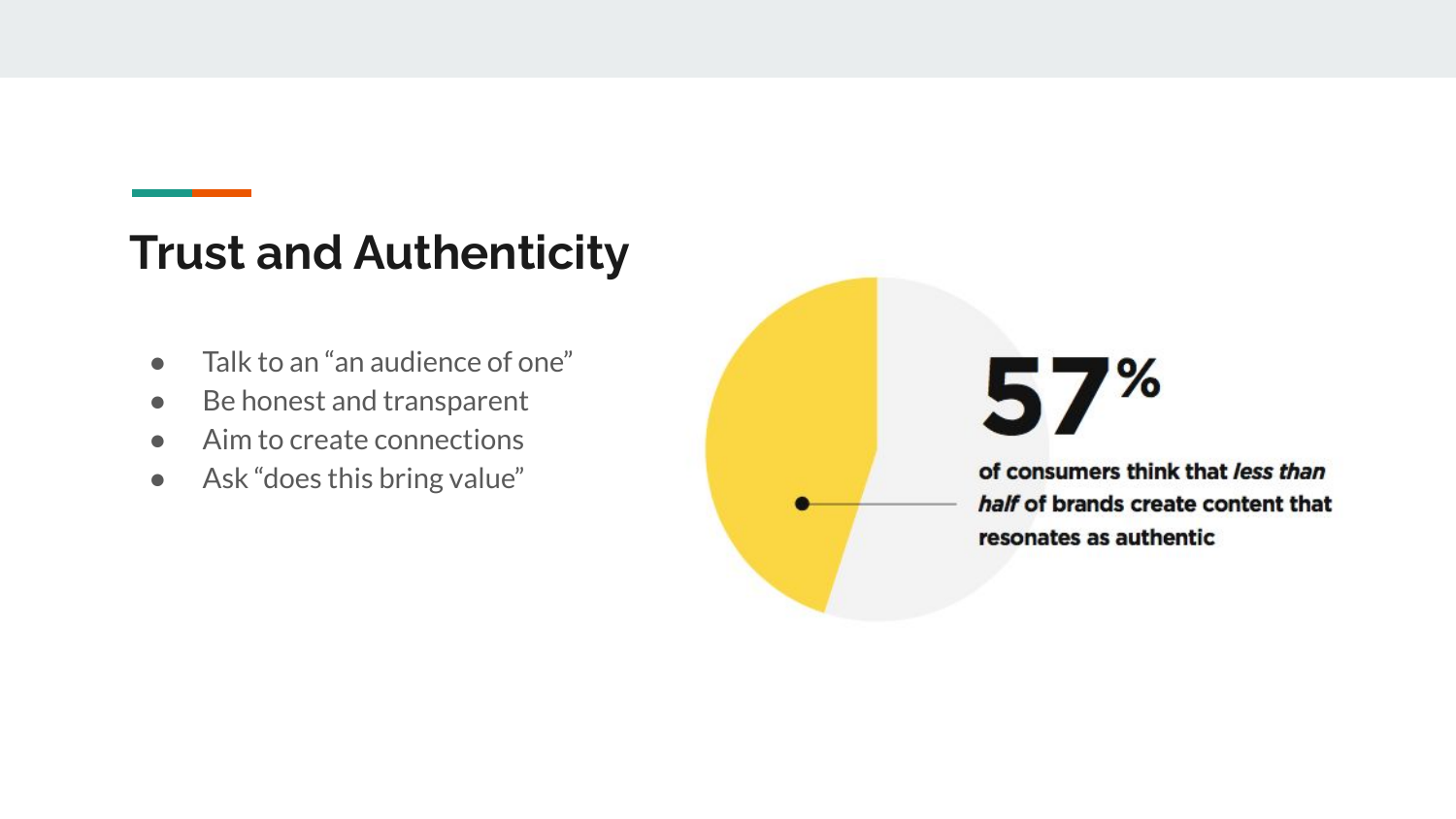### **Your Social Media Challenge**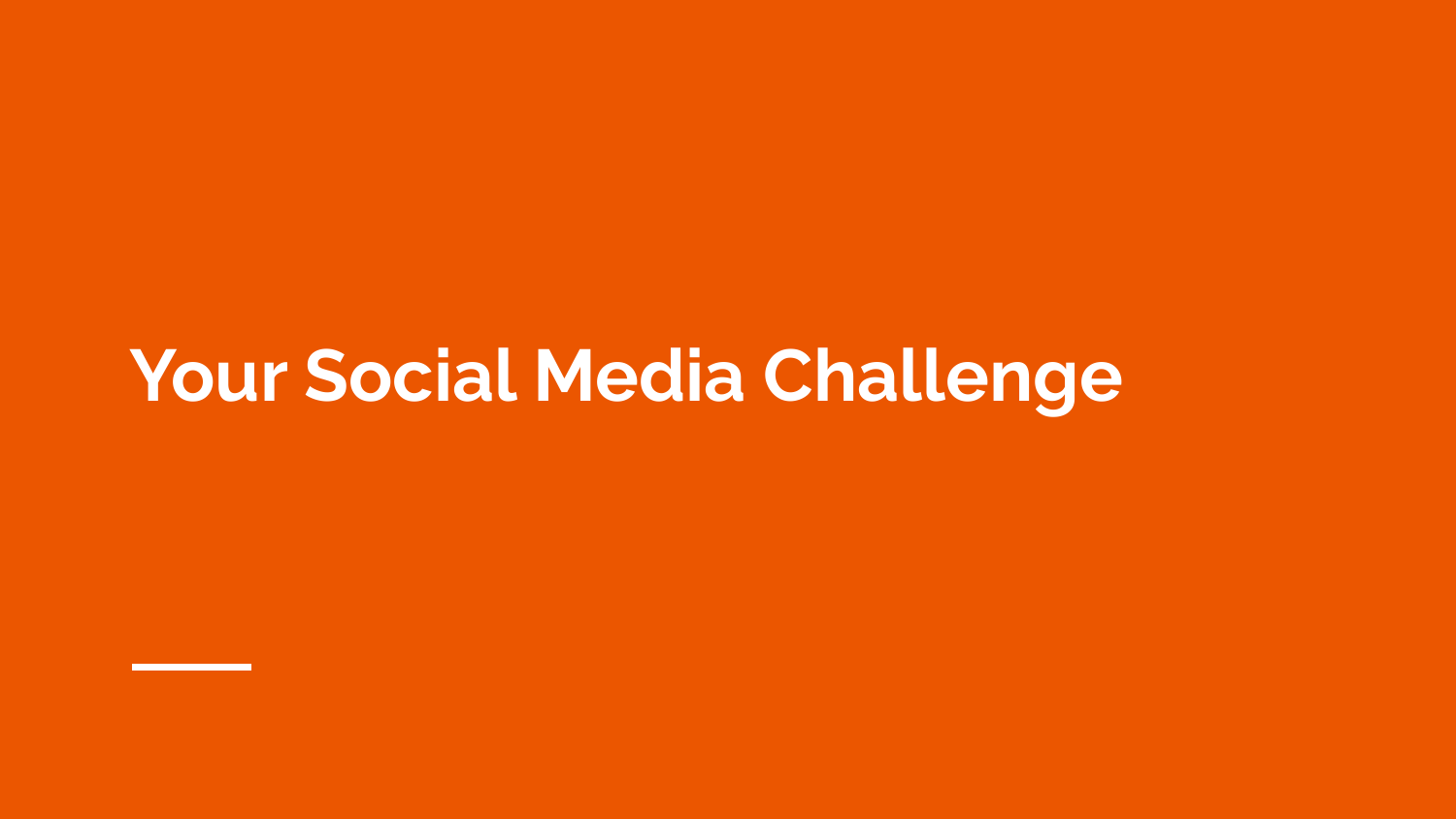#### **Post a Story Today**

- Talk about your day (tell your audience about this event)
- Mention someone who helped or inspired you (or something new that you learned)
- Ask for honest feedback (you can even ask what your audience wants to know more about)
- Talk about something you or your company stands for
- Run a Q&A using the question sticker
- Shoutout a coworker or partner you were excited to connect with today
- Share other people's posts and add your support and commentary

Use the following hashtags: #mrra #solidwastesummit